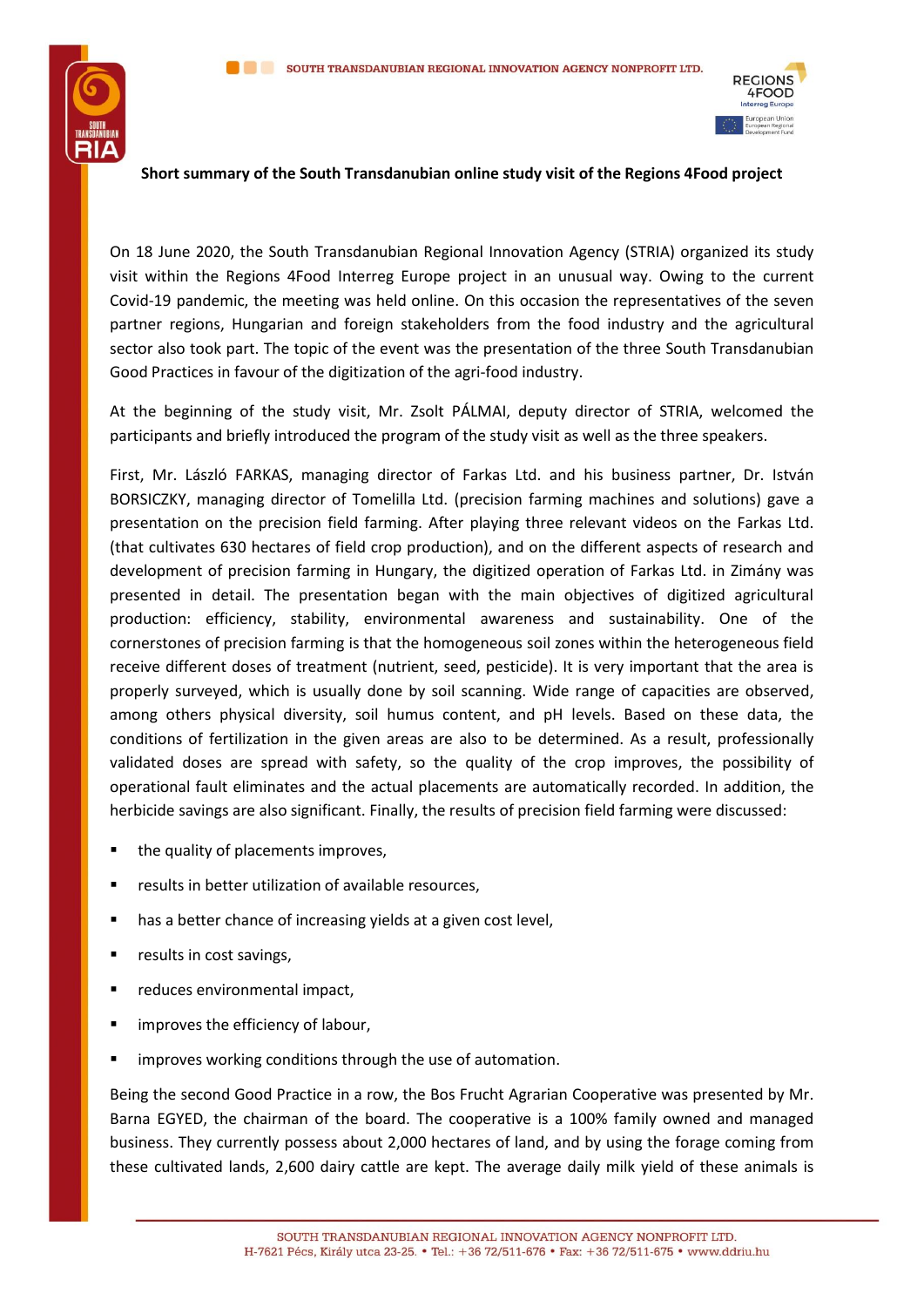



around 80,000 kilograms of raw milk per day. (In a vertical integration, a family owned dairy and processing company is based on this raw material base.) The cattle farm itself has modern production technologies: in 2013, at the time of refurbishment of the farm, cutting edge US technology was used. The owners also initiate continuous improvements in the operation of the farm. Among the further innovations applied, it is worth mentioning the cultivation of fertilizer-free forage (with manure irrigation used) on approximately 700 hectares (from the 2,000 hectares cultivated in total), as well as the efficient milking technology (a 72 unit rotary system is in operation). In terms of modern production technologies, the cooperative applies a "freestall" system, which indicates the bedding area where cattle are provided with cubicles (stalls) for resting. Feeding grounds and bedding areas are cleaned daily to maintain the comfort, health and production performance of the cows. In the freestall cattle handling system, the cows go into the milking parlour at least twice a day and spend the rest of the time in the stalls where they can rest, eat and move freely. In addition, the company introduced a high-tech milking process. In a rotary milking system, the cows walk onto a slowly rotating platform. The milker puts the cups on the udder of the cows, and cows are milked while the platform revolves. When a cycle is almost complete, the cups are automatically removed from the udder and the cow leaves platform. Bosch Frucht uses a new software to facilitate digitization, i.e. the Agrovir system. After its installation, inventory management, cost monitoring and analysis and workforce management became easier. The other digital solution is the HerdMetrix software package, which manages the information related to cow life management in a user-friendly environment.

Third, the Industry4.0 Technology Center of the Budapest University of Technology and Economics (BME) was introduced by Mr. László KOVÁCS, head of the center. The center was originally set up and operated as part of the Economic Development and Innovation Operational Programme project in 2017-2019. Its objectives were the supporting of small and medium-sized enterprises through "industry4.0 sample applications" of digitization and automation solutions/tools. The mission of the center is taking advantage of the fourth industrial revolution so that Hungary could have more and more modern and competitive enterprises. Therefore, the staff of the centre provides education and support to those companies being interested. Similarly, the center intends to get as many as possible I4.0 projects launched with the right resources in the country. Businesses need to create digitally supported efficient production systems where devices communicate with each other and collaborate along the value chain. Finally, Mr. KOVÁCS and his colleagues presented a "live demonstration" of three demonstration points at the Technology Center. Here we introduce two of them (feel free to study the third on the recording of the study visit taken), the first is the so-called "digital twin". The essence of it that the intelligent system is able to optimize the production process based on the data created through the continuous communication of devices and products. The digital mapping of this physical system is called the digital twin. An intelligent system designed in this way can gather "experience". The other was the "fault source identification" scenario. Typically, complex systems operate in an industrial environment and the components of these work together closely. Failure of one component will cause subsequent operation failure of several other components. The system created jointly by the BME Department of Automation and Applied Informatics (AUT) and NetVisor detects the source of such chain-like failures.